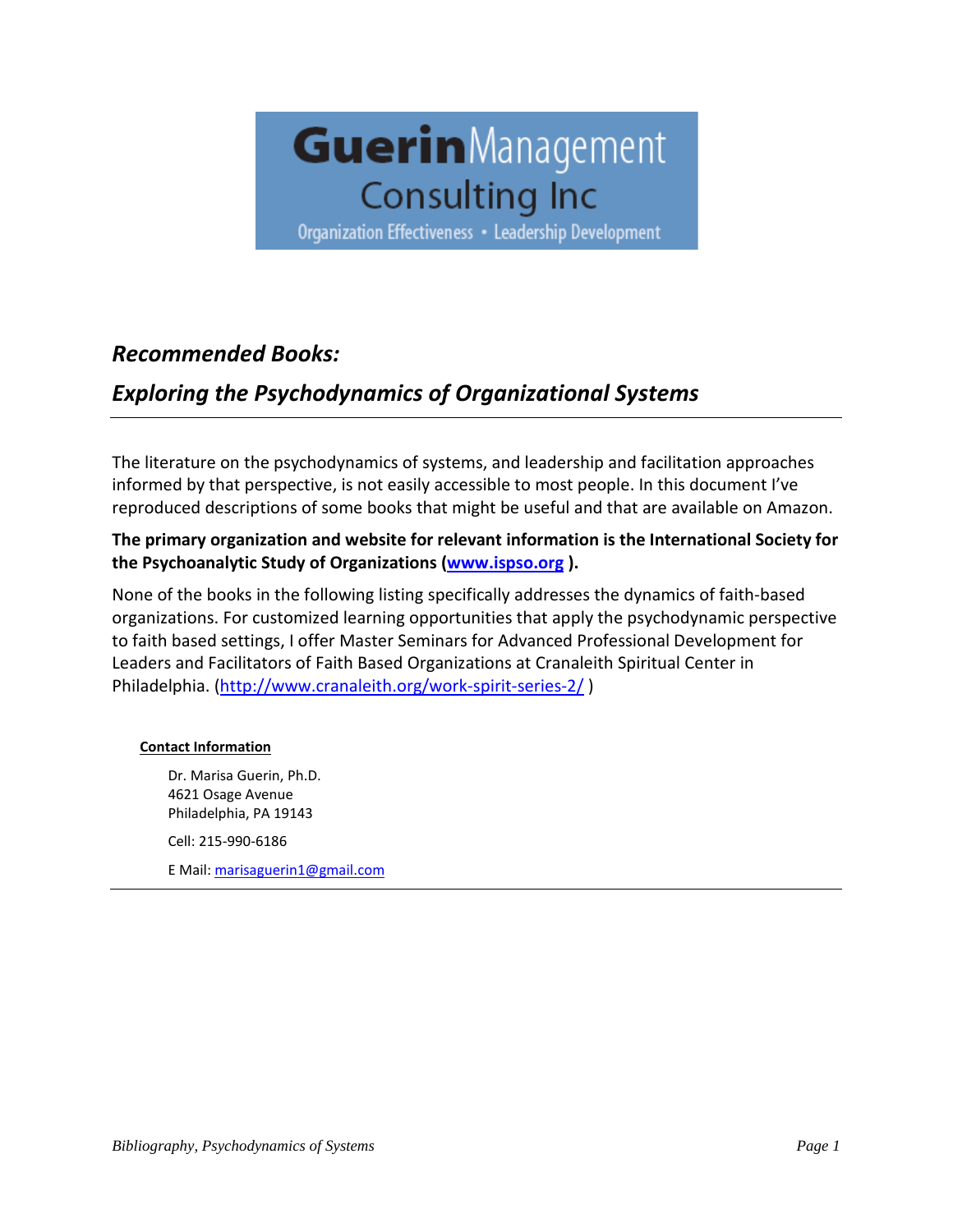### **The Workplace Within: Psychodynamics of Organizational Life**

[Paperback]

Larry Hirschhorn (Author)

#### **Book Description**

#### Publication Date: **January 24, 1990** | ISBN-10: **0262581019** | ISBN-13: **978- 0262581011**

In this revealing study, Larry Hirschhorn examines the rituals, or social defenses, organizations develop to cope with change. Using extended ease studies from offices, factories, and social services, he describes why these often irrational practices that

fragment and injure individuals within the workplace exist, how they operate, and how they can be reshaped to enhance people's work experience. Larry Hirschhorn is a founder and partner at CFAR, the Center for Applied Research in Philadelphia.

|   |                                                                                  | 6                                                                                 |
|---|----------------------------------------------------------------------------------|-----------------------------------------------------------------------------------|
|   | <b>The Social Defenses</b>                                                       | <b>Management Training As a Social Defense</b> 106                                |
|   | 1                                                                                | Ш                                                                                 |
|   | The Normal Psychological Injuries of Work 19                                     | The Breakdown of the Social Defenses and the<br><b>Postindustrial Milieu</b>      |
|   | 2                                                                                |                                                                                   |
|   | <b>Boundaries</b> 31                                                             | 7                                                                                 |
|   | 3                                                                                | The Postindustrial Milieu 143                                                     |
|   | The Psychodynamics of Taking a Role 40                                           | 8                                                                                 |
|   | 4                                                                                | The Bureaucratic Culture and Its Limits: The Breakdown of<br>a Social Defense 162 |
|   | The Social Defenses 57                                                           | 9                                                                                 |
| П |                                                                                  | <b>Open Systems and Growing Irrationality</b> 182                                 |
|   | The Social Defenses: Two Case Studies                                            |                                                                                   |
|   | 5                                                                                |                                                                                   |
|   | A Modern Organization and the Sibling Horde: A Study of<br>a Covert Coalition 73 |                                                                                   |
|   |                                                                                  |                                                                                   |

|           | <b>Beyond the Social Defenses</b>                |
|-----------|--------------------------------------------------|
| 10        |                                                  |
|           | <b>Work and Reparation</b> 201                   |
| 11        |                                                  |
|           | The Reparative Organization 217                  |
| 12        |                                                  |
|           | Steps toward a Developmental Culture 231         |
|           | Appendix: Consulting as a Method of Research 243 |
| Notes 251 |                                                  |
| Index 259 |                                                  |

**LOOK INSIDE!** 

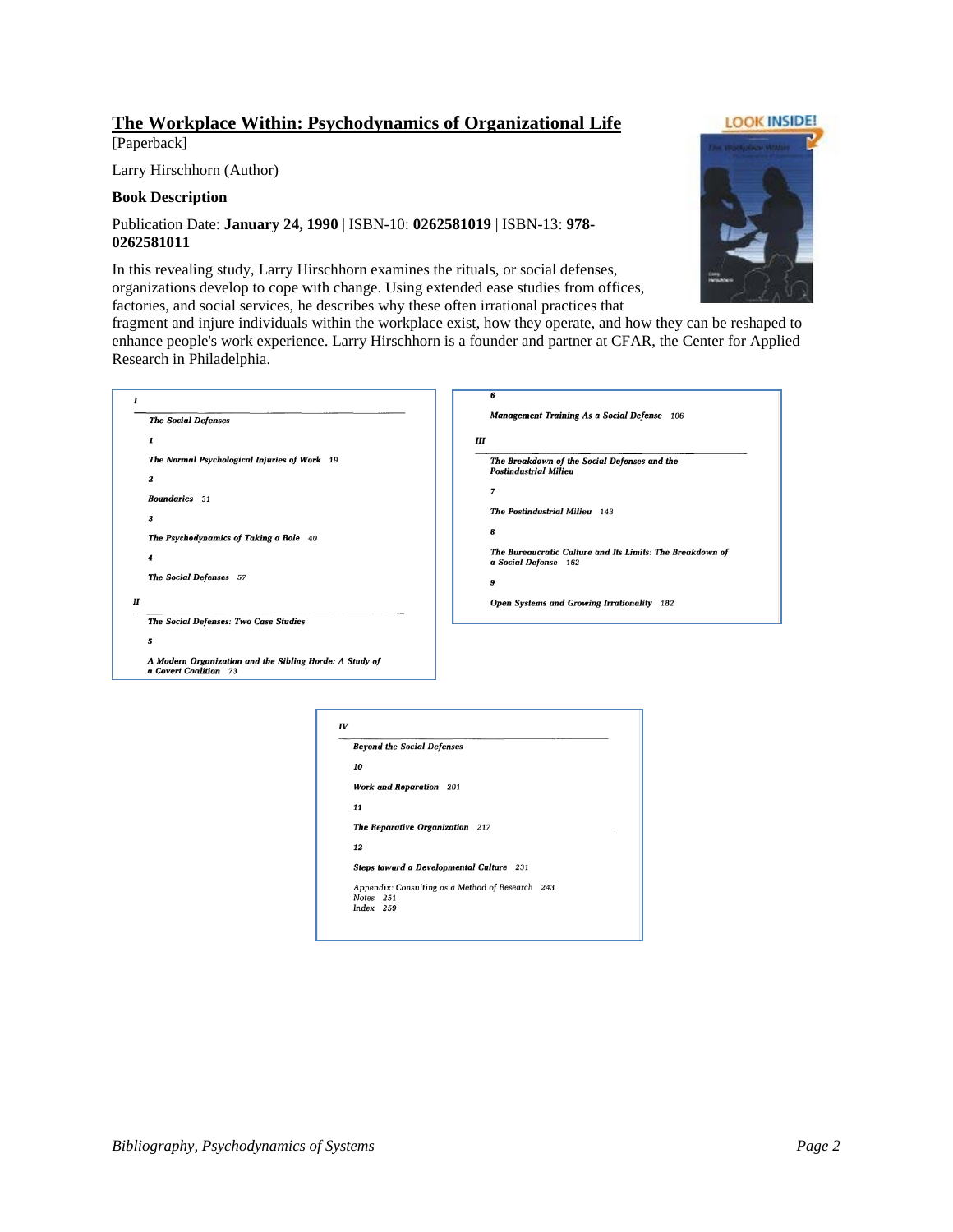# **Leadership on the Line: Staying Alive through the Dangers of**

**Leading** [Hardcover]

Martin Linsky (Author), Ronald A. Heifetz (Author)

#### **Book Description**

### Publication Date: **April 18, 2002**

To lead is to live dangerously. It's romantic and exciting to think of leadership as all inspiration, decisive action, and rich rewards, but leading requires taking risks that can jeopardize your career and your personal life. It requires putting yourself on the line, disturbing the status quo, and surfacing hidden conflict. And when



people resist and push back, there's a strong temptation to play it safe. Those who choose to lead plunge in, take the risks, and sometimes get burned. But it doesn't have to be that way say renowned leadership authorities Ronald Heifetz and Marty Linsky. In Leadership on the Line, they show how it's possible to make a difference without getting "taken out" or pushed aside. They present everyday tools that give equal weight to the dangerous work of leading change and the critical importance of personal survival. Through vivid stories from all walks of life, the authors present straightforward strategies for navigating the perilous straits of leadership. Whether parent or politician, CEO or community activist, this practical book shows how you can exercise leadership and survive and thrive to enjoy the fruits of your labor.

|    | Contents                        |     |  |
|----|---------------------------------|-----|--|
|    |                                 |     |  |
|    |                                 |     |  |
|    |                                 |     |  |
|    |                                 |     |  |
|    |                                 |     |  |
|    | Acknowledgments                 | ix  |  |
|    | <b>Introduction</b>             |     |  |
|    | Part One: The Challenge         |     |  |
| ٦  | The Heart of Danger             | 9   |  |
| 2  | The Faces of Danger             | 31  |  |
|    |                                 |     |  |
|    | Part Two: The Response          |     |  |
| 3  | Get on the Balcony              | 51  |  |
| 4  | <b>Think Politically</b>        | 75  |  |
| 4  | <b>Orchestrate the Conflict</b> | 101 |  |
| 6  | <b>Give the Work Back</b>       | 123 |  |
|    | <b>Hold Steady</b>              | 4   |  |
|    | Part Three: Body and Soul       |     |  |
| 8  | <b>Manage Your Hungers</b>      | 163 |  |
| 9  | <b>Anchor Yourself</b>          | 187 |  |
| 10 | What's on the Line?             | 207 |  |
|    | <b>11 Sacred Heart</b>          | 225 |  |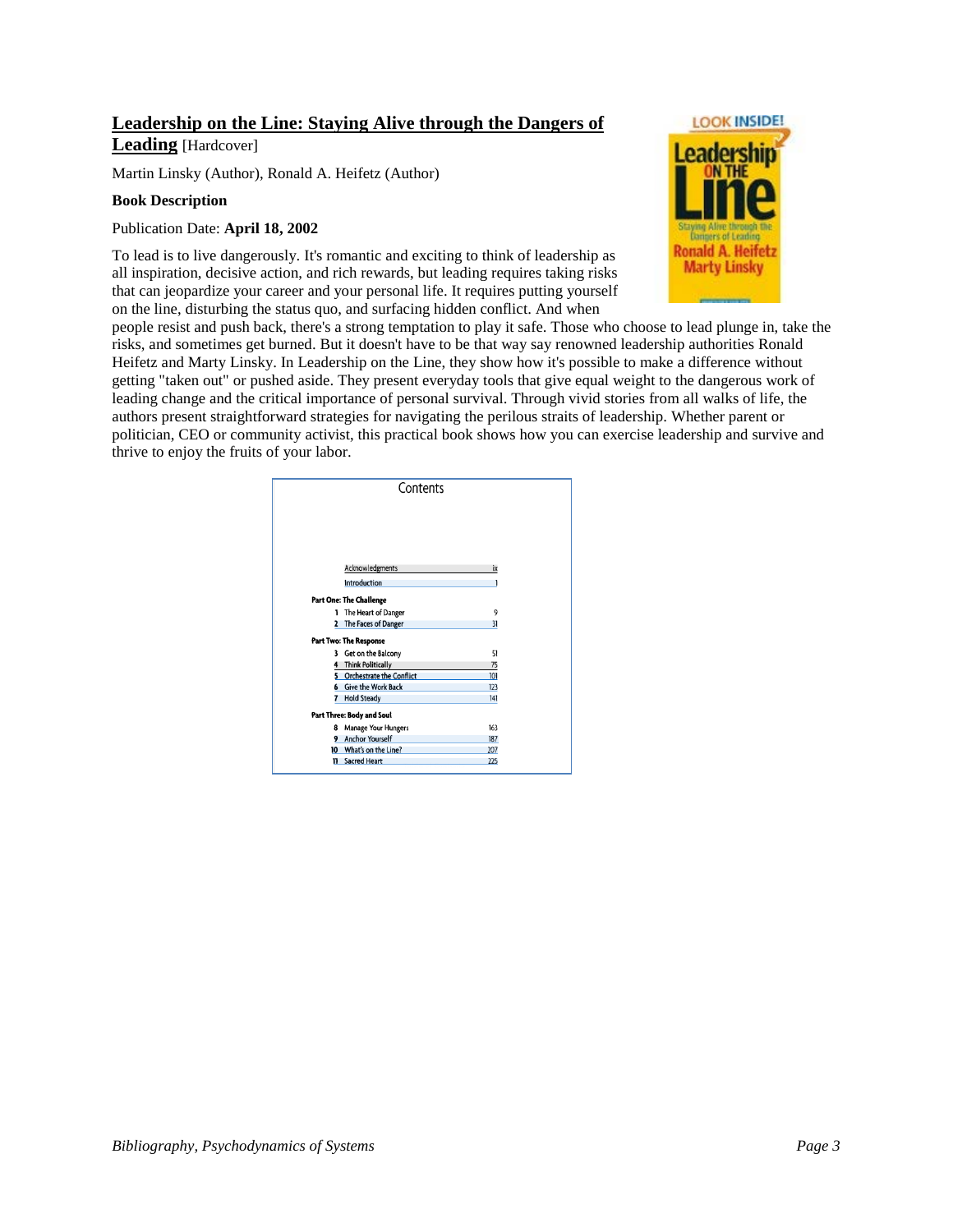### **Don't Just Do Something, Stand There!: Ten Principles for Leading Meetings That Matter** [Paperback]

Marvin Weisbord (Author), Sandra Janoff (Author), Jack MacNeish (Illustrator)

#### **Book Description**

Publication Date: **July 16, 2007** | ISBN-10: **1576754251** | ISBN-13: **978- 1576754252** | Edition: **1**

Most people think meetings are all too often a waste of time. But Weisbrod and



Janoff say that's only because of the way most meetings are run. In this book they offer ten principles that will allow you to get more done in meetings by doing less. The key is knowing what you can and can't control. You can't controol people's motives, behavior, or attitudes. That's one area where most meeting leaders' attempts to "do something" actually end up doing nothing at all. But you can control the conditions under which people interact, and you can control your own reactions. Based on over 30 years of experience and extensive research, the authors show exactly how to establish a meeting structure that will create conditions for success, efficiency, and productivity. And, equally important, they offer advice for making sure your own emotions don't get in the way; for knowing when to "just stand there" rather than intervene inappropriately, unproductively, or futilely.

### **CONTENTS**

| Preface                                   | ix                                |    |  |  |
|-------------------------------------------|-----------------------------------|----|--|--|
| Acknowledgments                           | XV                                |    |  |  |
| Introduction: Making Every Meeting Matter |                                   |    |  |  |
|                                           | <b>PART ONE: LEADING MEETINGS</b> | 13 |  |  |
| Principle 1                               | Get the Whole System in the Room  | 15 |  |  |
| Principle 2                               | Control What You Can,             |    |  |  |
|                                           | Let Go What You Can't             | 31 |  |  |
| Principle 3                               | Explore the "Whole Elephant"      | 49 |  |  |
| Principle 4                               | Let People Be Responsible         | 67 |  |  |
| Principle 5                               | Find Common Ground                | 81 |  |  |
| Principle 6                               | Master the Art of Subgrouping     | 97 |  |  |
|                                           |                                   |    |  |  |

|                                           | <b>PART TWO: MANAGING YOURSELF</b>                   | 117 |
|-------------------------------------------|------------------------------------------------------|-----|
| Principle 7                               | Make Friends with Anxiety                            | 119 |
| Principle 8                               | Get Used to Projections                              | 135 |
| Principle 9                               | Be a Dependable Authority                            | 149 |
| Principle 10                              | Learn to Say No If You Want Yes<br>to Mean Something | 163 |
|                                           |                                                      | vii |
|                                           | <b>Copyrighted Material</b>                          |     |
|                                           | <b>Copyrighted Material</b>                          |     |
| viii<br><b>CONTENTS</b>                   |                                                      |     |
| Ten Principles, Six Techniques: A Summary |                                                      | 173 |
| at a Time                                 | Conclusion: Changing the World One Meeting           | 175 |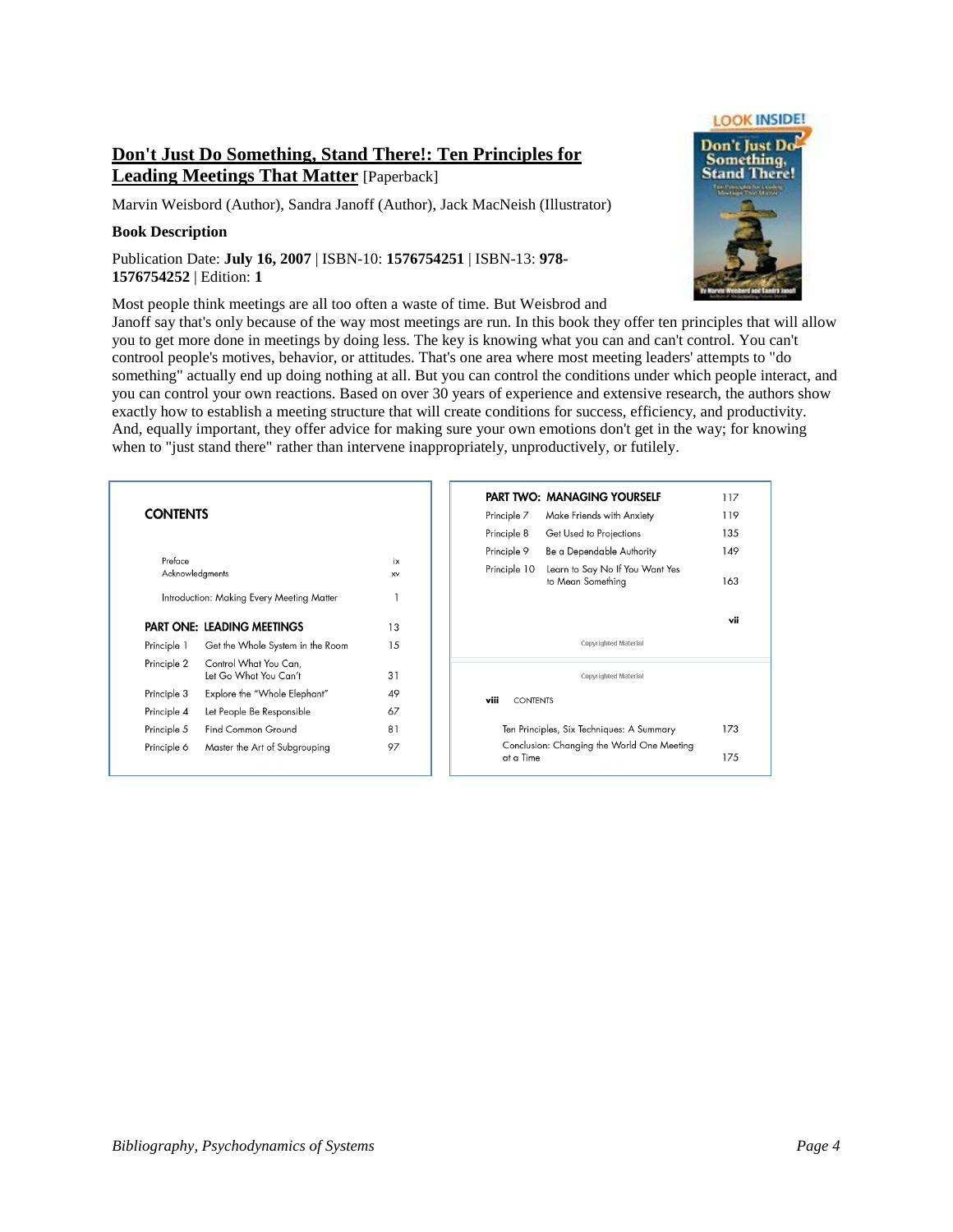### **Psychodynamics for Consultants and Managers** [Hardcover]

Leopold S. Vansina (Author), Marie-Jeanne Vansina-Cobbaert (Author)

#### **Book Description**

Publication Date: **November 3, 2008** | ISBN-10: **0470779314** | ISBN-13: **978- 0470779316** | Edition: **1**

This book explores the ways in which psychoanalytic thinking can be more extensively and effectively used to the benefit of organizations and groups. It provides future and practicing consultants and managers with an understanding of unconscious and nonconscious behaviour in order for them to create the appropriate conditions for change in organizations. It explains psychodynamic concepts and working principles in an accessible language and clearly describes their use in consulting and management

Psychodynan

**LOOK INSIDE!** 

practices using case studies. Case studies and examples are included throughout, and a glossary is provided.

*MG Note: This is a professional text – expensive and comprehensive, for the serious reader in the field.*

### **The Unconscious at Work: Individual and Organizational Stress in the Human Services**[Paperback]

[Anton Obholzer](http://www.amazon.com/s/ref=ntt_athr_dp_sr_1?_encoding=UTF8&field-author=Anton%20Obholzer&search-alias=books&sort=relevancerank) (Editor), [Dr Vega Zagier Roberts](http://www.amazon.com/s/ref=ntt_athr_dp_sr_2?_encoding=UTF8&field-author=Dr%20Vega%20Zagier%20Roberts&search-alias=books&sort=relevancerank) (Editor), [and Members of the](http://www.amazon.com/s/ref=ntt_athr_dp_sr_3?_encoding=UTF8&field-author=and%20Members%20of%20the%20Tavistock%20Clinic%20%27Consulting%20to%20Institutions%27%20Workshop&search-alias=books&sort=relevancerank)  [Tavistock Clinic 'Consulting to Institutions' Workshop\(](http://www.amazon.com/s/ref=ntt_athr_dp_sr_3?_encoding=UTF8&field-author=and%20Members%20of%20the%20Tavistock%20Clinic%20%27Consulting%20to%20Institutions%27%20Workshop&search-alias=books&sort=relevancerank)Editor)

#### **Book Description**

#### Publication Date: **October 3, 1994** | ISBN-10: **0415102065** | ISBN-13: **978- 0415102063** | Edition: **First Edition**

Working in the human services has always been stressful, and the current massive changes in the organization of these services, together with dwindling resources and ever greater demands for cost effectiveness, add to the stresses inherent in the work. Even in the best run and best resourced organizations there are pockets of irrationality where unconscious institutional processes undermine both effectiveness and morale.

The contributors to this book use ideas drawn from psychoanalysis, open systems theory, Bion's work with groups, and group relations training to explore the difficulties experienced by managers and staff in a wide range of care settings. Each concept is illustrated with examples from practice to make it recognizable and useful to the reader. Each chapter develops a theme relating to work with a particular client group or setting (including hospitals, schools, day centres, residential units, community services and many others), or explores aspects of work organization (for example, the supervisory relationship, facing cuts and closure, or intergroup collaboration). By describing both the difficulties and their own feelings and thoughts while consulting to these institutions, the authors offer the reader new ways of looking at their own experiences at work which will be both enlightening and helpful.

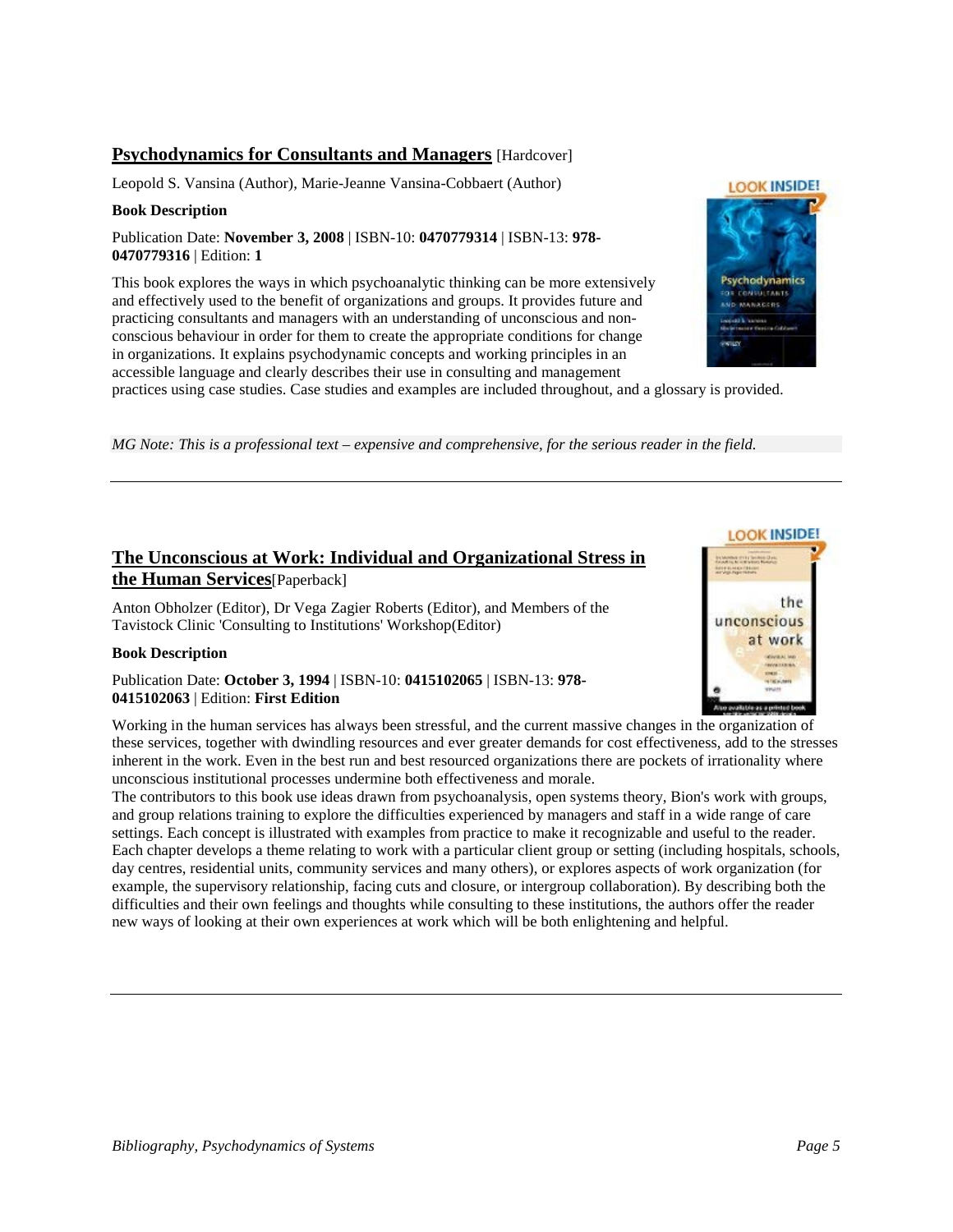### **The Systems Psychodynamics of Organizations** [Paperback]

Laurence J. Gould (Editor), Mark Stein (Editor), Lionel F. Stapley (Editor)

#### **Book Description**

#### Publication Date: **December 2006**

This authoritative source book on the learning and creative application of the systems psychodynamic perspective defines the field, presenting the key concepts, models, and social methodologies that derive from it, together with their theoretical and conceptual underpinnings in psychoanalysis, group relations and open systems theory.

### **Leadership Without Easy Answers** [Hardcover]

Ronald Heifetz (Author)

#### **Book Description**

Publication Date: **July 22, 1998** | ISBN-10: **0674518586** | ISBN-13: **978-0674518582** | Edition: **1**

The economy uncertain, education in decline, cities under siege, crime and poverty spiraling upward, international relations roiling: we look to leaders for solutions, and when they don't deliver, we simply add their failure to our list of woes. In doing do, we do them and ourselves a grave disservice. We are indeed facing an unprecedented crisis

of leadership, Ronald Heifetz avows, but it stems as much from our demands and expectations as from any leader's inability to meet them. His book gets at both of these problems, offering a practical approach to leadership for those who lead as well as those who look to them for answers. Fitting the theory and practice of leadership to our extraordinary times, the book promotes a new social contract, a revitalization of our civic life just when we most need it.

Drawing on a dozen years of research among managers, officers, and politicians in the public realm and the private sector, among the nonprofits, and in teaching, Heifetz presents clear, concrete prescriptions for anyone who needs to take the lead in almost any situation, under almost any organizational conditions, no matter who is in charge, His strategy applies not only to people at the top but also to those who must lead without authority--activists as well as presidents, managers as well as workers on the front line.



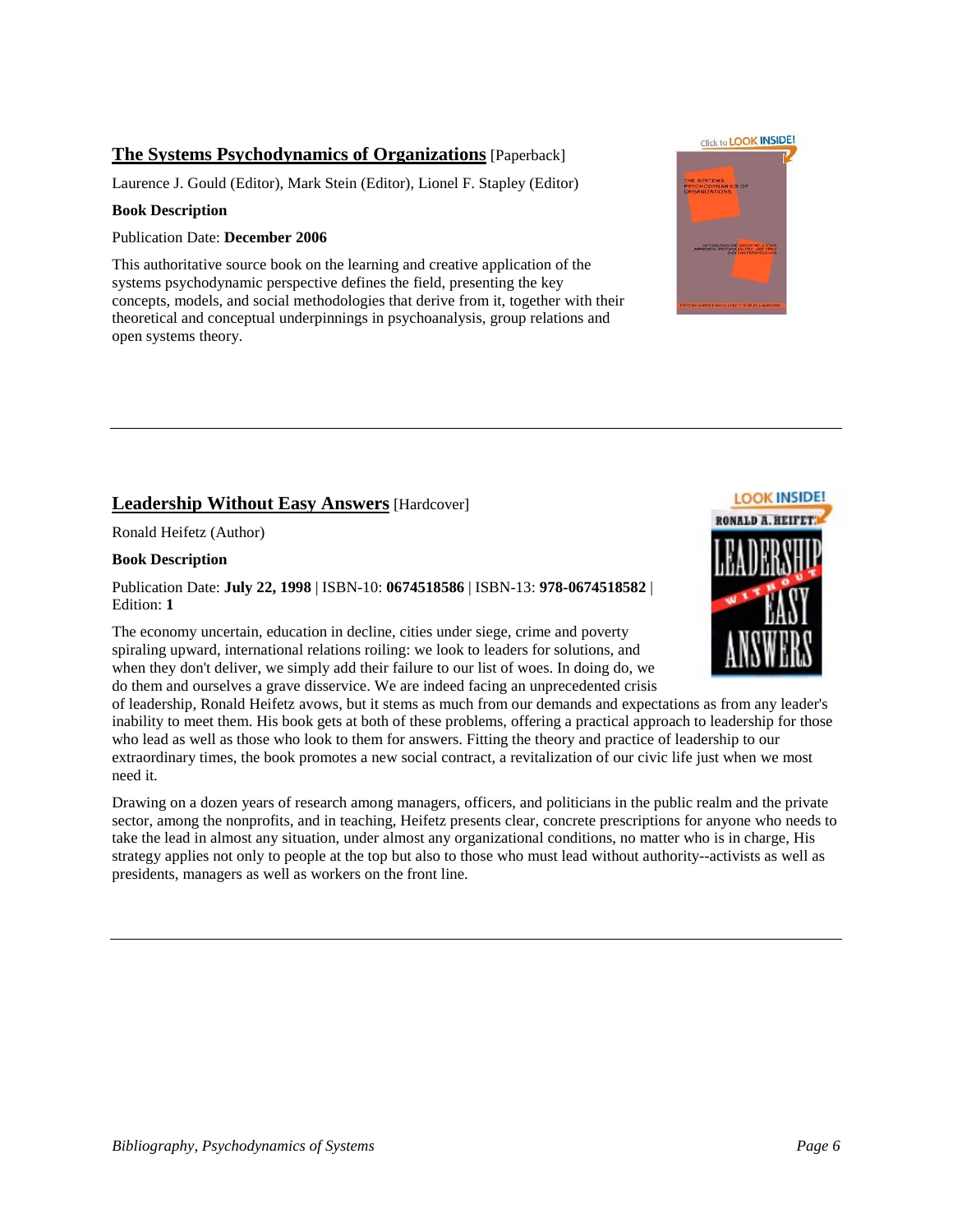### **Destined to Lead: Executive Coaching and Lessons for Leadership Development**

### **Hardcover – August 26, 2014**

by [Karol M. Wasylyshyn](http://www.amazon.com/Karol-M.-Wasylyshyn/e/B004KYQRE0/ref=dp_byline_cont_book_1) (Author) **Publisher:** Palgrave Macmillan (August 26, 2014) ISBN-13: 978-1137357762 ISBN-10: 1137357762

This is a must read for anyone interested or involved in understanding leadership and leadership behavior as well as innovative practices in executive coaching and developing effective leaders. Destined to Lead is a compendium of detailed case

studies which concisely and thoroughly documents Karol's innovative coaching methodologies as well as the developmental journeys of Karol's executive clients. Most interestingly and revealing are the candid reflections of client executives about their own transformational growth through the coaching process and beyond as they became more effective leaders.

### **The Moment You Can't Ignore: When Big Trouble Leads to a Great Future**

[Malachi O'Connor](http://www.amazon.com/Malachi-OConnor/e/B00MT6ECC0/ref=ntt_athr_dp_pel_1) (Author), [Barry Dornfeld](http://www.amazon.com/Barry-Dornfeld/e/B00MT6ECE8/ref=ntt_athr_dp_pel_2) (Author)

#### **Publisher:** PublicAffairs (October 7, 2014)

O'Connor and Dornfeld's book provides a treatment of the topic of culture that is head and shoulders above the norm in the organizational behavior literature -- at once both more nuanced and also more clear, presented in a way that is intimately integrated with organizational and business dynamics and real stories. The whole notion of

culture is more often presented as an isolated and slightly mystifying "afterthought". The accessible and smart writing is very helpful to the consulting practitioner -- and presumably to leaders -- and the book is a very interesting read. It really opens the black box of the consulting relationship with candor and generosity. (MGuerin review of book, posted to Amazon)



KAROL M. WASYLYSHYN. PSY.D.